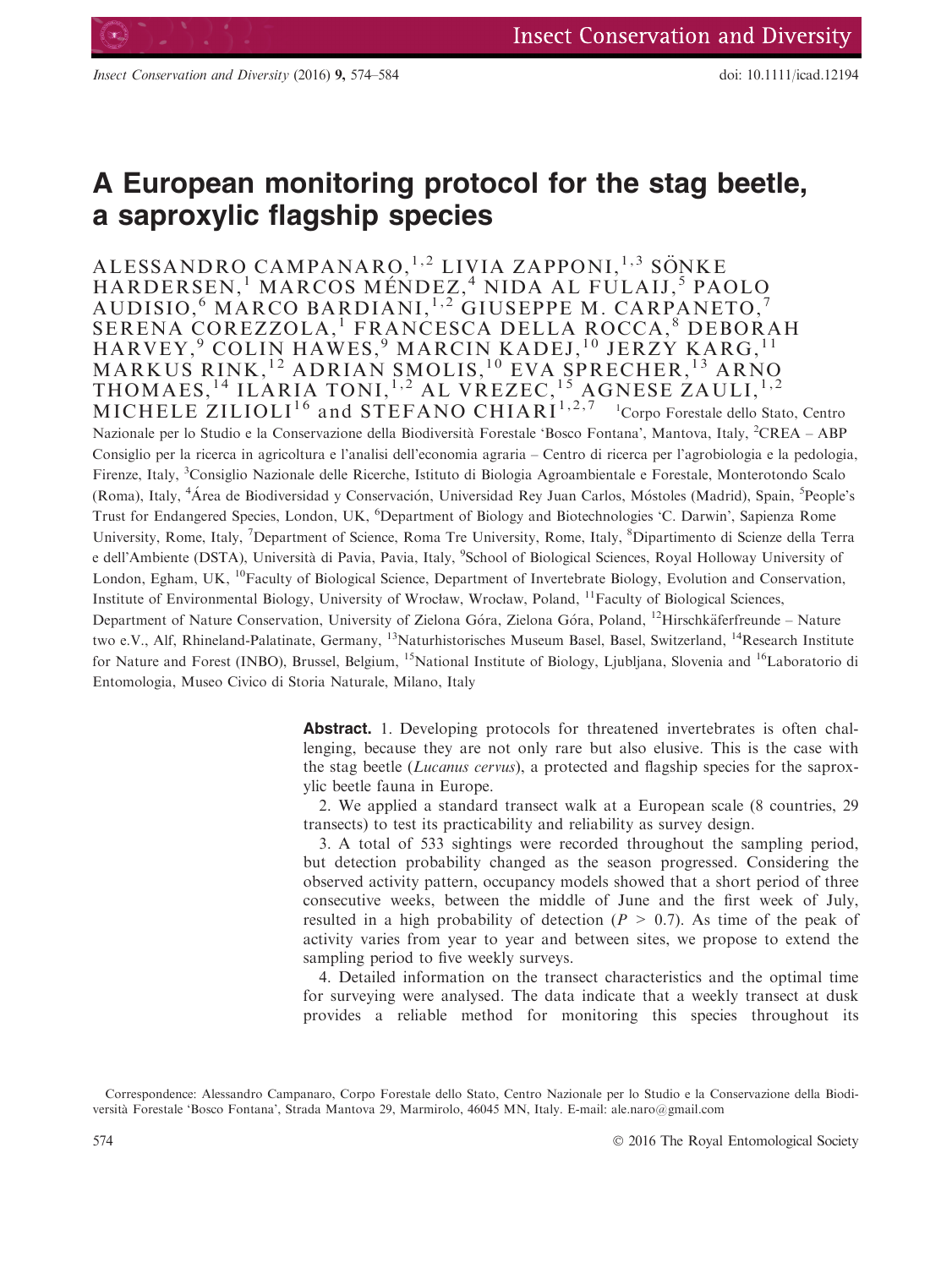distributional range. No correlation was found between latitude, longitude and phenology of sightings, however.

5. However, a standard method such as the one presented, allows broadening the scale of monitoring studies, provinding data to evaluate the efficacy of conservation measures.

Key words. dead wood, detection probability, Habitats Directive, Lucanus cervus, phenology, transect.

# Introduction

Thousands of organisms living in temperate and boreal forests are saproxylic, i.e., depending during some part of their life cycle on wounded or decaying woody material from weakened, living or dead trees (Stokland et al., 2012; Carpaneto et al., 2015). Saproxylic organisms comprise up to a quarter of forest biodiversity (Siitonen, 2001; Schuck et al., 2004), and play an essential role in decomposition processes and nutrient cycling (Harmon et al., 1986; Müller  $&$ Schnell, 2003; Bobiec et al., 2005; Stokland et al., 2012). In the preceding centuries, management of European forests has led to a substantial decrease in volume and diversity of dead wood, resulting in many saproxylic species becoming regionally extinct or scatteringly distributed (Grove, 2002; Bobiec et al., 2005; Nieto & Alexander, 2010; Stokland et al., 2012; Carpaneto et al., 2015).

Most of the beetles included in Annexes II and IV of the EUs Habitats Directive (92/43/CEE) are saproxylic and their monitoring is mandatory (Articles 11 and 17) for countries belonging to the European Union. Standardised monitoring protocols for assessing their conservation status and population trends across geographical and temporal scales are not available (Schmeller, 2008). Only in some countries national monitoring strategies for saproxylic beetles have been proposed (e.g. Percy et al., 2000; Fartmann et al., 2001; Schnitter et al., 2006; Campanaro et al., 2011a; Smith, 2011; Makomaska-Juchiewicz & Baran, 2012; Vrezec et al., 2012a; Trizzino et al., 2013; Thomaes, 2014) and a critical validation of the proposed protocols is, in many cases, still pending. This lack of standardisation hampers fundamental conservation actions (Balmford et al., 2005) and thus establishing a common monitoring strategy for these species throughout European countries is of high importance (Henle et al., 2013).

Monitoring can be relatively straightforward for common and easily detectable species. Conversely, many threatened invertebrates are not only rare but also elusive, and developing appropriate monitoring strategies can be challenging (McDonald, 2004). In recent years, monitoring strategies for some large saproxylic beetles have benefited from the development of easy, non-invasive and inexpensive methods (e.g. Gouix & Brustel, 2012; Chiari et al., 2013), such as pheromone baits (Larsson & Svensson, 2009; Musa et al., 2013). Pheromone baits are not available for the large majority of species including the stag beetle (Lucanus cervus Linnaeus, 1758). Even though L. cervus is one of the largest European coleopterans (up to 85 mm),

detection is not always easy as larvae live in underground decaying wood and adults are active for a short period of the year, mostly at dusk (Harvey et al., 2011a).

For more than 20 years, non-invasive monitoring methods for the stag beetle have been developed and tested (Table 1). Many of these methods, however, present difficulties in their application and standardisation. For example, acoustic detection (Harvey et al., 2011b) requires sophisticated equipment and has only been tested under controlled conditions. Traps employed for the monitoring of stag beetles captured few specimens when compared to local population size (Brustel & Clary, 2000; Krenn et al., 2002; Vrezec & Kapla, 2007; Fremlin & Hendriks, 2011; Harvey et al., 2011b; Jansson, 2011; Vrezec et al., 2012a) and attempts to use baits have failed to detect this species (Harvey et al., 2011b; Chiari et al., 2014; Chris Georgiadis, Arno Thomaes, John Smit, personal communication). Furthermore, the number of dead specimens, frequently used as a proxy of population abundance, depends not only on the population size but also on the number of travelling cars and/or local predators, which are unlikely to be present in comparable densities in

Table 1. Summary of the survey methods developed for the stag beetle in Europe.

| Survey method                                                     | References                                                                                                                                                                                                                                            |
|-------------------------------------------------------------------|-------------------------------------------------------------------------------------------------------------------------------------------------------------------------------------------------------------------------------------------------------|
| Counts of roadkill                                                | Alvarez Laó and Álvarez Laó<br>(1995), Hawes (2005), Thomaes<br>$(2008)$ , Harvey <i>et al.</i> $(2011b)$                                                                                                                                             |
| Counts of predation remains                                       | Kervyn (2006), Schnitter and<br>Malchau (2006), Campanaro<br><i>et al.</i> (2011b)                                                                                                                                                                    |
| Counts of living adults                                           | Chiari et al. (2014)                                                                                                                                                                                                                                  |
| Counts of living adults<br>including data from<br>citizen science | Moretti and Sprecher-Uebersax<br>(2004), Schnitter and Malchau<br>(2006), Smit and Krekels (2006),<br>Vrezec et al. (2012a), Mason<br><i>et al.</i> (2015)                                                                                            |
| Trapping of adults                                                | Brustel and Clary (2000), Krenn<br><i>et al.</i> (2002), Kervyn (2006),<br>Schnitter and Malchau (2006),<br>Vrezec and Kapla (2007),<br>Fremlin and Hendriks (2011),<br>Harvey et al. (2011b), Jansson<br>$(2011)$ , Vrezec <i>et al.</i> $(2012a,b)$ |
| Acoustic detection of larvae<br>Surveys of trunks                 | Harvey et al. $(2011b)$<br>Vrezec <i>et al.</i> (2012a)                                                                                                                                                                                               |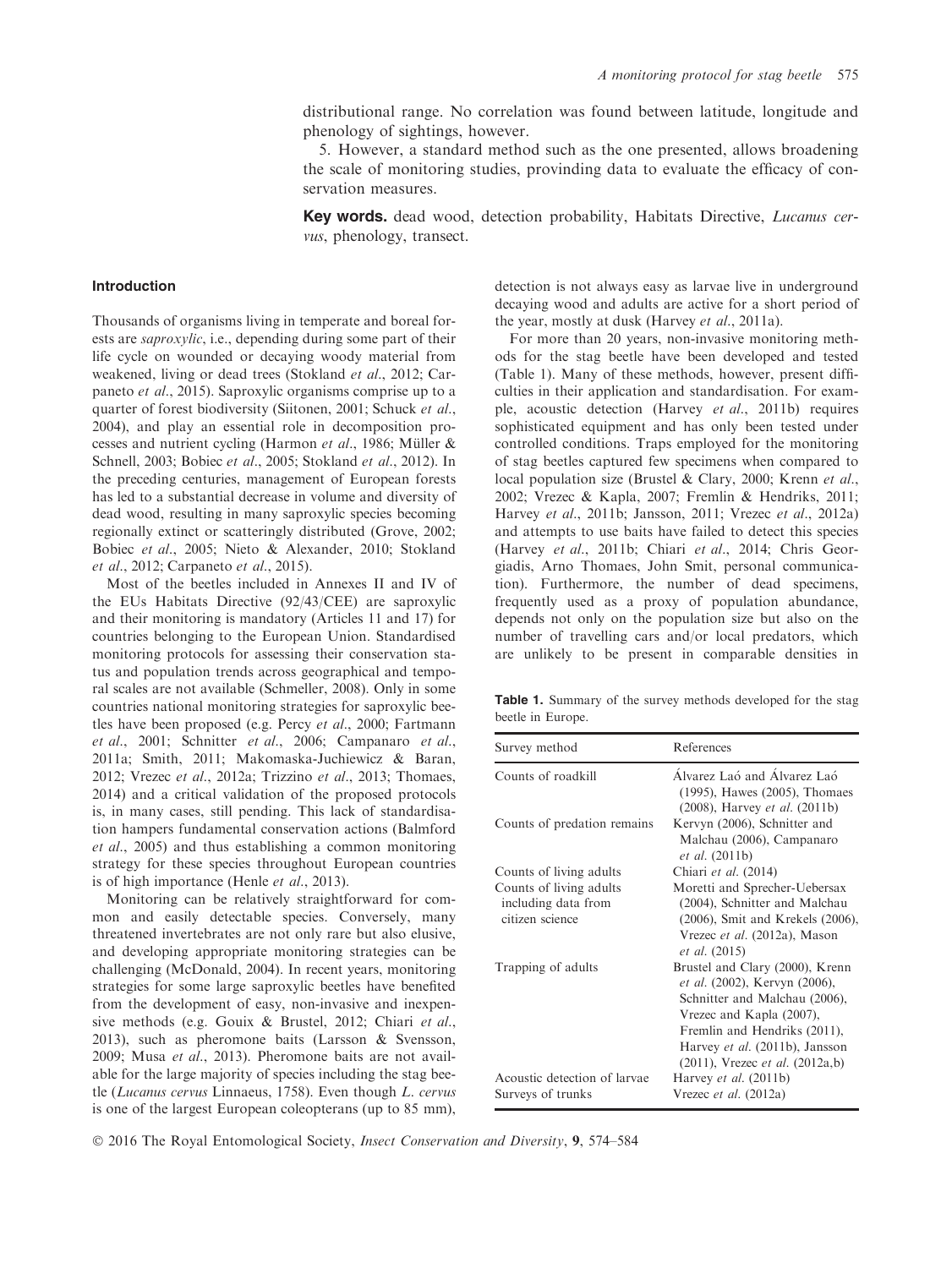different sites. Counting flying specimens at dusk, using a transect walk, has been carried out since 1994 (Proyecto CiervoVolante, 1995), and several variations in this method have been implemented (Sprecher-Uebersax & Durrer, 1998; Kervyn, 2006; Vrezec & Kapla, 2007; Campanaro & Bardiani, 2012; Chiari et al., 2014). In Slovenia (Vrezec et al., 2012a) and Italy (Chiari et al., 2014), different methods were tested simultaneously and the transect walk proved to be the most successful method for stag beetle detection and population estimates.

This study is a direct result of a call for international collaboration for the conservation of L. cervus (Harvey et al., 2011b), an approach that has gained momentum only in recent years (Ranius et al., 2005; Harvey et al., 2011a). In particular, the goals of our study were (i) to apply a standard transect walk at European scale to test the practicability and reliability of the survey design, (ii) to investigate if detection probability may be affected by date and/or survey covariates, and (iii) to describe the phenology of the stag beetle across the study areas based on standardised counts.

# Materials and methods

#### Study areas

We conducted this study in eight European countries and for each country, one to three areas, where the

Table 2. Characteristics of study areas surveyed for stag beetle.

presence of stag beetle was already known were selected (Table 2). Study areas spanned from northern to southern Europe (Fig. 1) and included a broad representation of habitats where stag beetles occur, such as urban parks, agricultural landscapes and woodlands (Table 2).

## Field survey

In 2012, one to three transect walks, each 500-m long and 10-m wide, were carried out within each study area, following landscape features such as roads, paths and forest edges, making a total of 29 transects (Table 3). Weekly surveys were performed during the flight period of adults: 21 May to 25 August, for a total of 14 weeks, hereafter called the season (Table 4). They were carried out only on days with suitable weather (no rain or strong wind, and temperature above 13 °C), and preferably on the same day of the week. Surveyors walked the transects at a constant speed of 0.28 m/s, so that the total duration was 30 minutes. All specimens observed within the transect were recorded, taking note of time (expressed as 5 minutes intervals), sex (male, female and unknown), height of flight  $(0, \le 2 \text{ m and } \ge 2 \text{ m})$  and relative position. This latter information was obtained dividing the total width of the transect (10 m) in three parts: left (3 m), centre (4 m) and right (3 m), see Appendix S1. Stag beetles walking on the ground within the transect area were also recorded.

| Country        | Study area        | No. of<br>transects | Habitat                                                                                                                     | Main tree species                                                                              |
|----------------|-------------------|---------------------|-----------------------------------------------------------------------------------------------------------------------------|------------------------------------------------------------------------------------------------|
| Belgium        | Beersel           | 2                   | Gardens, wooded strips and<br>forest remnants in suburban areas                                                             | Robinia pseudoacacia, Carpinus betulus, Acer<br>pseudoplatanus, Quercus robur, Fagus sylvatica |
|                | Overijse          | 2                   | Gardens and wooded strips                                                                                                   | Ulmus sp., C. betulus                                                                          |
| Germany        | Mittelmosel       | $2*$                | Village areas with gardens                                                                                                  | Prunus sp., Malus sp.                                                                          |
| Italy          | Varese            | 2                   | Woodland                                                                                                                    | $O.$ robur                                                                                     |
|                | Bosco Fontana     | $2^\dagger$         | Woodland                                                                                                                    | C. betulus, Q. robur                                                                           |
|                | Colline moreniche | $2^{\dagger}$       | Agricultural landscape with<br>forest remnants                                                                              | Q. pubescens, Ostrya carpinifolia,<br>R. pseudoacacia                                          |
| Poland         | Przemków          | $2^{\dagger}$       | Woodland (140 years old)                                                                                                    | O. petraea                                                                                     |
|                | Janików           | $\overline{c}$      | Woodland (100 years old)                                                                                                    | Q. robur, Pinus sylvestris                                                                     |
|                | Krzyżowiec        | $2^{\dagger}$       | Woodland (120 years old)                                                                                                    | Q. petraea                                                                                     |
| Slovenia       | Ljubljana         | $2^{\dagger}$       | Urban forest (woodland)                                                                                                     | Q. robur, Q. rubra, F. sylvatica, C. betulus,<br>Picea abies                                   |
|                | Vipava Valley     | $2^{\dagger}$       | Agricultural landscape with<br>forest remnants                                                                              | Q. pubescens, Ostrya carpinifolia, Fraxinus ornus                                              |
| Spain          | Guadarrama Range  | $2^{\dagger}$       | Rangeland with forest remnants                                                                                              | Q. pyrenaica, Fraxinus angustifolia                                                            |
| Switzerland    | Ruetihard         | $1^{\dagger}$       | Woodland                                                                                                                    | F. sylvatica                                                                                   |
| United Kingdom | Bentley, Suffolk  | 3                   | Roadside trees, orchards, village<br>gardens, horse pasture, hedges<br>and hedge line trees in an<br>agricultural landscape | Q. robur. Acer campestre, Fraxinus excelsior                                                   |
|                | Surrey            |                     | Gardens in suburban areas                                                                                                   | Q. robur, F. sylvatica, Crataegus sp.,<br><i>Cupressus</i> sp.                                 |

\*One transect of which included in the reduced data set.

† Transects included in the reduced data set.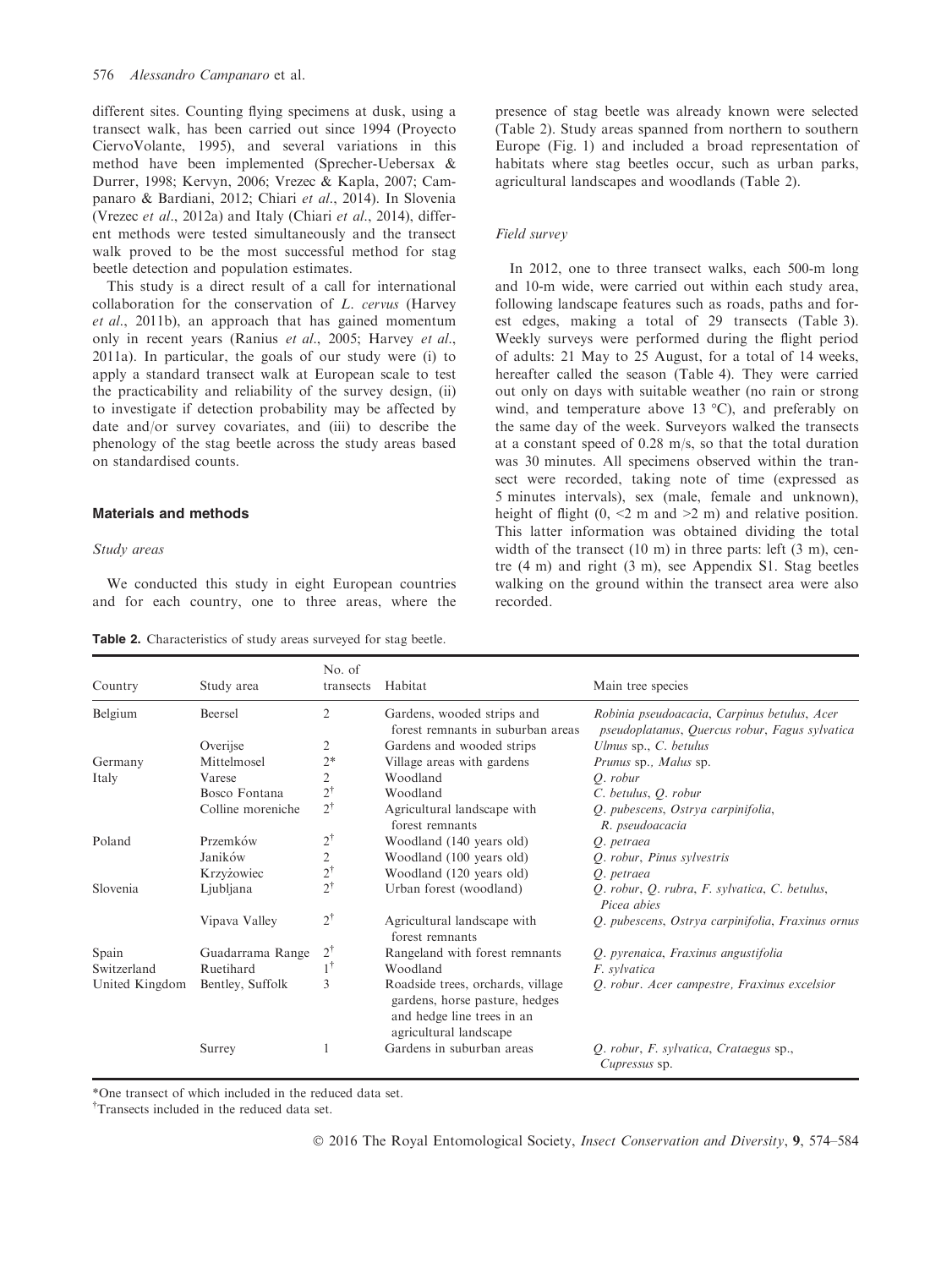

Fig. 1. Study areas are spread across the majority of the stag beetle distribution range.

Table 3. Summary of stag beetle sightings in Europe.

|                   | No. of<br>study<br>areas | Flying |                |           | Not flying |                |           |
|-------------------|--------------------------|--------|----------------|-----------|------------|----------------|-----------|
| Country           |                          | ♂      | Q              | Uncertain | $\sigma$   | $\Omega$       | Uncertain |
| Belgium           | $\overline{2}$           | 16     | $\theta$       | 4         | 42         | 14             | $\Omega$  |
| Germany           |                          | 4      | 6              |           |            | $\theta$       | $\Omega$  |
| Italy             | 3                        | 114    | 4              | 28        | 19         | 15             | $\Omega$  |
| Poland            | 3                        | 24     | 29             | 14        | 16         | 20             | $\Omega$  |
| Slovenia          | $\mathfrak{D}$           | 31     | 1              |           | 3          | 1              | $\Omega$  |
| Spain             |                          | 26     | 3              | 0         | 5          | $\overline{c}$ | $\Omega$  |
| Switzerland       |                          | 49     | $\mathfrak{D}$ | 0         | 0          | 7              | $\Omega$  |
| United<br>Kingdom | $\mathfrak{D}$           | 20     | 3              | 0         | 5          | 3              | $\Omega$  |

#### Survey covariates

We registered three weather covariates at the beginning and at the end of the survey: temperature  $(T, as °C)$ , relative humidity (RH, as percentage %) and wind speed (WS, ranked according to the five categories described in Appendix S1). These were used to calculate the mean between initial and final values for each transect walk. A further covariate was the time to sunset (TS), the number of minutes between the beginning the transect walk and the sunset time. Finally, two covariates were related to the moon: the visibility of the moon (VM, as the percentage of moon surface visible each night regardless of the moon phase, data downloaded at [www.eurometeo.com\)](http://www.eurometeo.com) and the moon phase (MP, as ranked values correspondent to the four moon phases: full, waning, new and crescent).

Table 4. Correspondence between the sampling weeks as referred in the current study and the calendar days.

| Sampling week number | Calendar days 2012  |
|----------------------|---------------------|
|                      | $21$ May– $27$ May  |
| 2                    | 28 May–3 June       |
| $\mathbf{3}$         | 4 June–10 June      |
| 4                    | 11 June–17 June     |
| 5                    | 18 June–24 June     |
| 6                    | 25 June–1 July      |
| 7                    | $2$ July–8 July     |
| 8                    | $9$ July-15 July    |
| 9                    | 16 July-22 July     |
| 10                   | 23 July-29 July     |
| 11                   | 30 July–5 August    |
| 12.                  | 6 August-12 August  |
| 13                   | 13 August-19 August |
| 14                   | 20 August-26 August |

### Data analyses

We extracted from the total data set (TD,  $N = 29$ ) a reduced data set (RD), which contained only those transects ( $N = 16$ ) with more than five sightings of stag beetles and which had no missing data (Table 2).

#### Survey design

The reliability of the survey design was assessed analysing the homogeneity of the distribution of sightings, in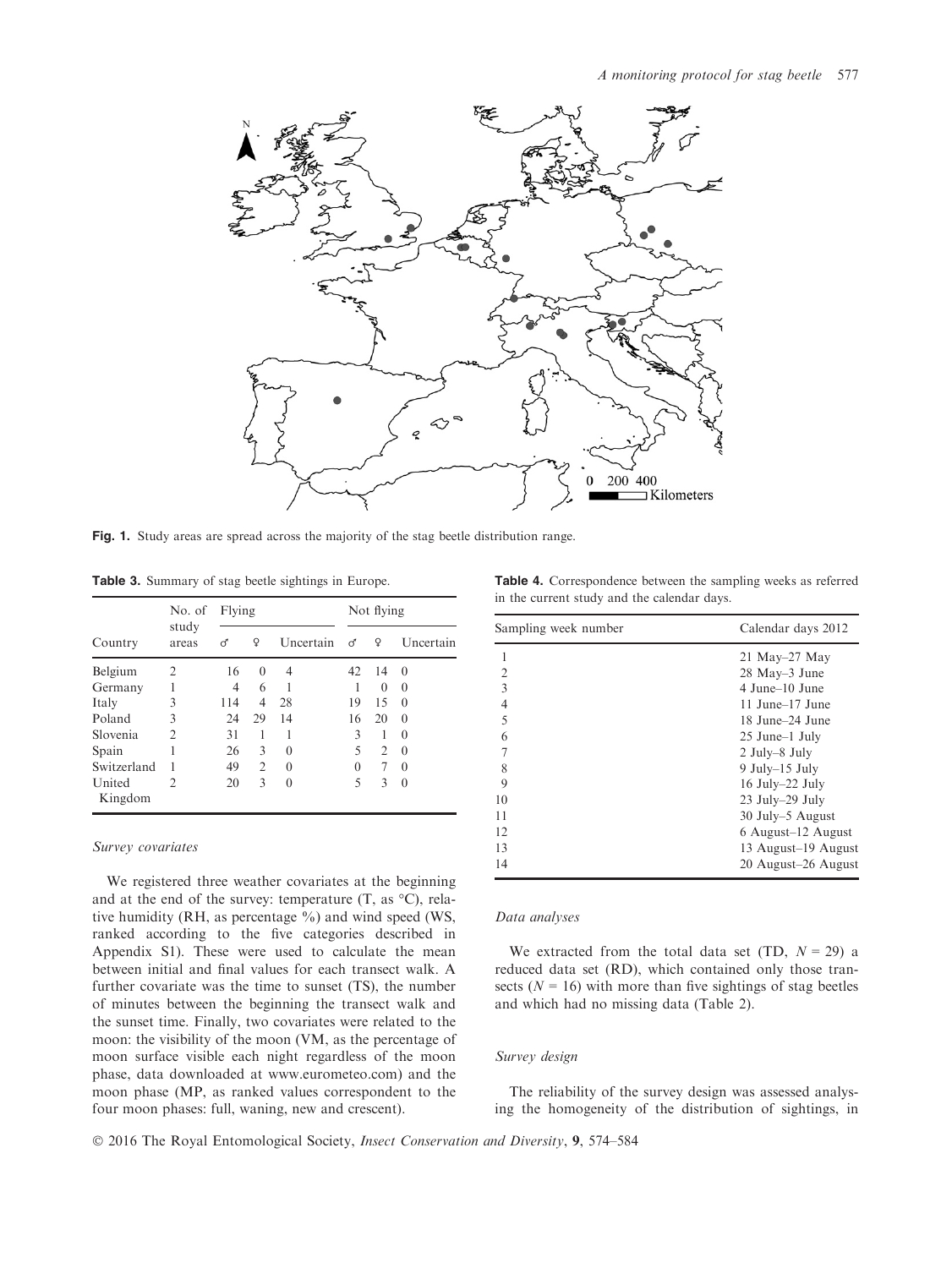terms of relative position (left, centre and right), height of flight and sex.

We tested the observed frequency distribution of sightings with the chi-square test, applying the Holm adjusted P-value to correct for simultaneous inference. We carried out the analysis using R version 3.0.3 (R Development Core Team, 2014).

#### Detection probability and survey covariates

We applied single species, single season open and closed occupancy models (MacKenzie et al., 2006; Kendall *et al.*, 2013) to evaluate if detection probability  $(P)$ on a particular survey was a function of the date and/ or the survey covariates. We tested, on the TD, models with detection probability constant  $(P, i.e.,$  detection probability constant between surveys), full time dependent  $(P_t)$ , the detection probability changes between surveys) or constrained time dependent  $(P_1, P_2, P_3, i.e.,$ the detection probability within the constrained time intervals is different from detection probabilities of time intervals before and after that constrain). Considering the observed phenology, we derived time-constrained models from sighting distribution as follows: (i) P from weeks 4 to 8, (ii)  $P$  from weeks 4 to 7, and (iii)  $P$  from weeks 5 to 7. For open models, we calculated entry probability (e), i.e., the emergence and/or immigration of new individuals, and departure probability (d), i.e., the death and/or emigration of individuals. We modelled both  $e$  and  $d$  probabilities as constant over time or time dependent  $(P_t)$ . We also modelled the magnitude of the effect of each survey covariate as constant  $(P_{\text{survey covariate}})$  or time dependent  $(P_{t+\text{survey covariate}})$ . We tested the relationship between  $P$  and survey covariates on first- (T, RH, WS, TS, VM, MP) and secondorder (Survey Covariate+Survey Covariate<sup>2</sup>) polynomial models, hypothesising single, additive and multiplicative effects. For the survey covariates analyses, we excluded transects with missing values in more than three surveys (i.e. Belgium, United Kingdom and Colline Moreniche

study area in Italy) and we considered only flying males.

Models were ranked according to their AIC (Akaike's information criterion) value, only candidate models were considered  $(\Delta AIC \le 2)$  (Burnham & Anderson, 2002). Analyses were performed using program PRESENCE 8.3 (Hines & MacKenzie, 2004).

#### Phenology

To verify and describe the relationship between the peak of activity and geographical variables, we performed the Spearman's correlation between the week in which the median number of sightings was obtained and three geographical variables (longitude, latitude and altitude). In addition, we ran generalised linear models (GLMs), with the week of peak activity as dependent variable and longitude, latitude or altitude and their quadratic terms as independent variables, using a Poisson error distribution and a log-link function, using the GLM package. All the analyses were performed on the RD using R version 3.0.3 (R Development Core Team, 2014).

## **Results**

In total, we sighted 533 stag beetles in 29 transects, most specimens ( $N = 183$ ) were recorded in Italy, while the lowest number  $(N = 13)$  was recorded in Germany (Fig. 2; Tables 2 and 3).

## Survey design

Most of the specimens were observed laterally with respect to the observer; this pattern was significant for all categories considered (Table 5; Fig. 3a, b). Among flying individuals, most were observed above 2 m (Fig. 3b), a result significant only for males (Table 5; Fig. 3b, c). For females, the same numbers were observed walking and



Fig. 2. Weekly distribution of stag beetle sightings in Europe obtained using transect walks at dusk. Sightings from the total data set (TD) not included in the reduced data set (RD) are presented in white. Grey dots indicate stag beetle departure probability according to the occupancy models and vertical bars the standard error. TD, total data set; RD, reduced data set.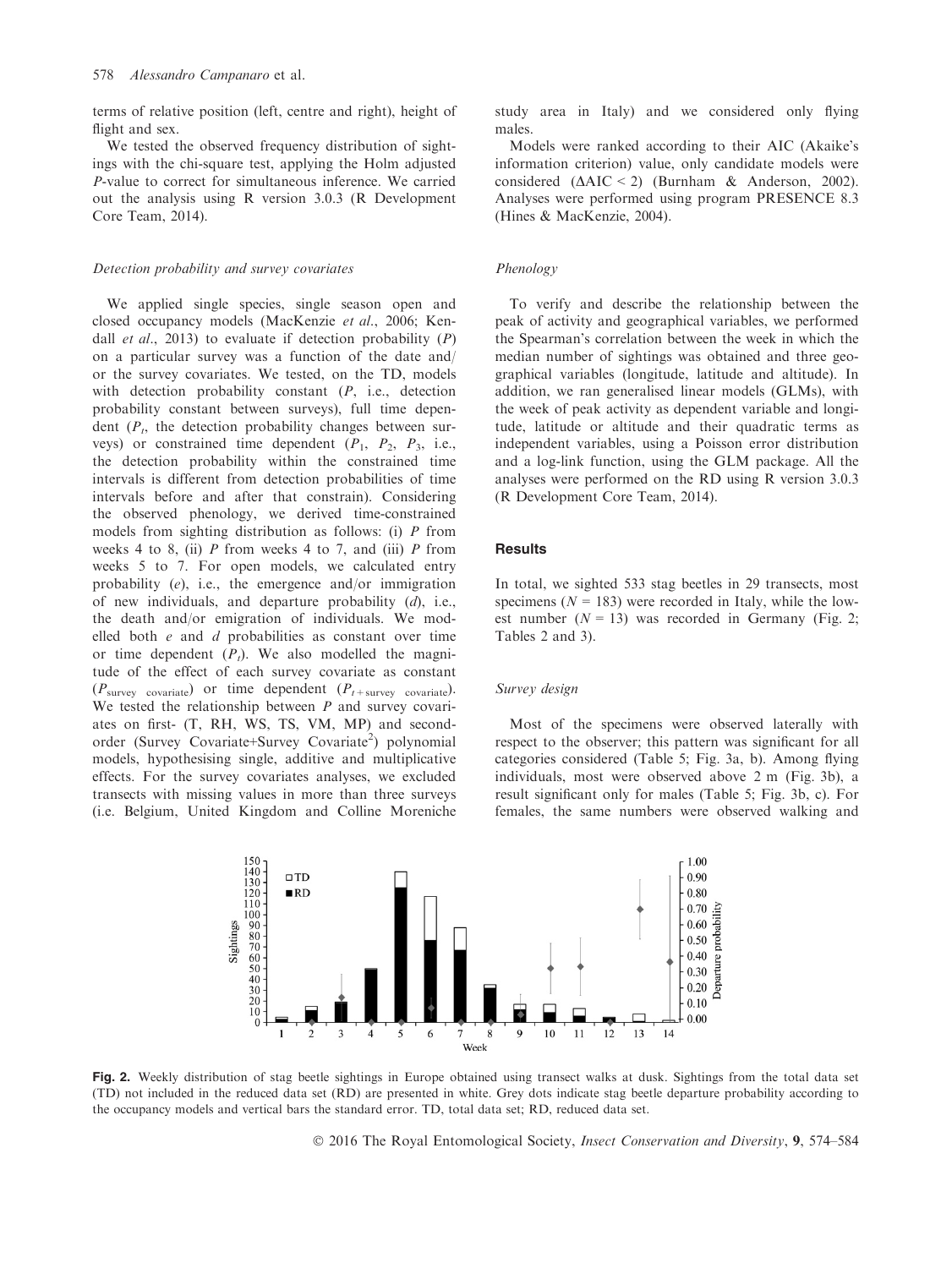Table 5. Chi-square test results of stag beetle sightings in relation to sex, part of the transect and flight height.

|                      | $\chi^2$ | d.f.                   | $\boldsymbol{P}$ | Holm adjusted<br>$P$ -value |
|----------------------|----------|------------------------|------------------|-----------------------------|
| <b>Sex</b>           | 302.944  | $\mathfrak{D}$         | 2.20 $e^{-16}$   | 2.64 $e^{-15}$              |
| Part of the transect |          |                        |                  |                             |
| Total                | 131.088  | $\mathfrak{D}$         | 2.20 $e^{-16}$   | 2.64 $e^{-15}$              |
| Female               | 39.664   | 2                      | 2.44 $e^{-9}$    | 1.46 $e^{-8}$               |
| Male                 | 63.889   | $\overline{2}$         | $1.34 e^{-14}$   | 1.34 $e^{-13}$              |
| Unknown              | 42.036   | $\mathfrak{D}$         | 7.45 $e^{-10}$   | 5.22 $e^{-9}$               |
| Flight height        |          |                        |                  |                             |
| Total                | 49.9133  | 2                      | $1.5 e^{-11}$    | $1.16 e^{-10}$              |
| Female               | 13.517   | $\overline{2}$         | 1.16 $e^{-3}$    | $1.67 e^{-3}$               |
| Male                 | 58.329   | $\mathcal{D}_{\alpha}$ | 2.16 $e^{-13}$   | $1.94 e^{-12}$              |
| Unknown              | 24.571   | $\mathfrak{D}$         | 4.62 $e^{-6}$    | $1.85 e^{-5}$               |

flying (pooling the two height categories:  $\leq 2$  m and  $\geq 2$  m) (Fig. 3c).

The number of individuals of unidentified sex was highest for those flying above 2 m, whereas we successfully sexed all individuals observed at ground level.

## Detection probability and survey covariate effect

The plausible models for stag beetle detection were open, indicating that most individuals are present, and thus available for detection, in a limited time interval within the whole sampling season (Table 6). In fact, the top-rank model (Table 6a) strongly supported the  $P_3$ hypothesis with the highest detection probability from within the whole sampling season (Table 6). In fact, the<br>top-rank model (Table 6a) strongly supported the  $P_3$ <br>hypothesis with the highest detection probability from<br>weeks 5 to 7 ( $\hat{P} = 0.87$ , SE = 0.05), whereas durin top-rank model (Table 6a) strongly supported the  $P_3$ <br>hypothesis with the highest detection probability from<br>weeks 5 to 7 ( $\hat{P} = 0.87$ , SE = 0.05), whereas during the<br>other weeks it decreased ( $\hat{P} = 0.60$ , SE = 0.06) tional entry probability, i.e., the probability that individuals enter the study area, for instance through emergence and colonisation, was  $0.26$  (SE = 0.05) and remained constant across the season. In contrast, the departure probability, i.e., the probability that individuals depart from the study areas, for instance through emigration or death, increased during the season (Fig. 2).

Considering only flying males, in the top-rank model, the detection probability was time dependent  $(t)$ , i.e., the detection probability varied during the single surveys, which lasted 30 minutes and showed a constant secondorder polynomial relationship with time to sunset



Fig. 3. Frequency of stag beetle sightings in relation to: (a) sex and part of the transect, (b) height of flight and part of the transect, and (c) sex and height of flight. M, males; F, females; U, unknown.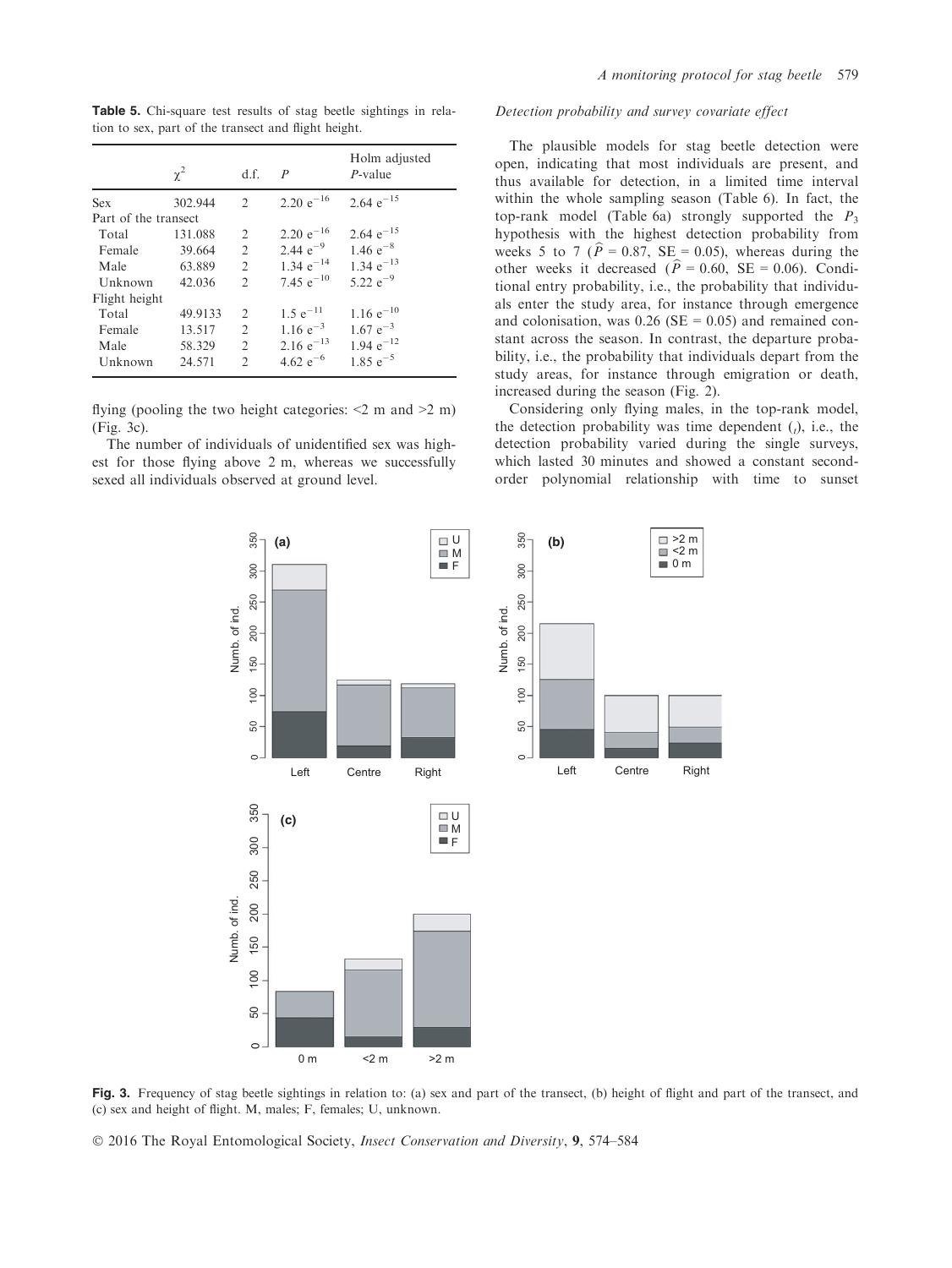**Table 6.** Results of the plausible occupancy models  $(\triangle AIC \leq 2)$ of the European stag beetle survey for  $(a)$  the total data set  $(TD)$ and (b) for the effect of survey covariates on flying males.

| Model                                                              | K  | $-2Log(L)$ | AAIC | w    |
|--------------------------------------------------------------------|----|------------|------|------|
| $(a)$ TD                                                           |    |            |      |      |
| $\psi$ , e, d <sub>1</sub> , p <sub>3</sub>                        | 17 | 380.46     | 0.00 | 0.47 |
| (b) flying males                                                   |    |            |      |      |
| $\psi$ , <i>e</i> , <i>d</i> , $p_t$ <sub>TS+TS</sub> <sup>2</sup> | 19 | 213.79     | 0.00 | 0.19 |
| $\psi$ , e, d, P                                                   | 4  | 263.82     | 0.49 | 0.15 |
| $\psi$ , e, d, $p_{TS}$                                            | 5  | 260.74     | 0.61 | 0.14 |
| $\psi$ , <i>e</i> , <i>d</i> , $p_{TS+TS}^2$                       | 6  | 258.01     | 0.95 | 0.12 |

Occupancy  $(\psi)$ , detection  $(P)$ , entry  $(e)$  and departure  $(d)$ probabilities are considered. Constraints:  $\mu$ , full time dependence,  $3$ , constrained time dependence (hypothesis where  $P$  from weeks 5 to 7 is different from the  $P$  observed during the other weeks); TS, time to sunset;  $TS + TS^2$ , second-order polynomial relationship with TS. K represents the number of parameters in the model, w the Akaike weight and  $-2\text{Log}(L)$  is twice the negative loglikelihood value. Akaike's information criteria  $(AAIC)$  were calculated for each model (Burnham & Anderson, 2002).

 $(w_{TS+TS}^2 = 0.31)$ , i.e., the detection probability increased from the start of the survey, reached a peak and declined thereafter (Table 6b; Fig. 4).

## Phenology

The week of peak activity ranged from week 2 at sites in Germany (Appendix S2b) to week 6 at sites in both Slovenia and the United Kingdom (Appendix S2e, h). The number of stag beetle sightings increased rapidly from week 1 to a maximum in week 5, declining afterwards, though less rapidly, but extended over a longer period from weeks 6 to 14 (Fig. 2). We recorded the lowest number of sightings during the first and last weeks of the study.

We did not simultaneously include geographical variables in any analysis due to significant correlations of longitude with both latitude  $(r_s = 0.726, n = 16, P < 0.001)$ and altitude  $(r_s = -0.553, n = 16, P = 0.026)$ . We did not find any significant correlation between week of peak activity and either longitude  $(r_s = 0.468, n = 16,$  $P = 0.068$ , latitude ( $r_s = 0.152$ ,  $n = 16$ ,  $P = 0.575$ ) or altitude  $(r_s = -0.280, n = 16, P = 0.293)$ . The GLMs yielded no significant influence of any of the geographical variables or their quadratic terms (all  $P > 0.327$ ) on the median week of peak activity. Therefore, we pooled all data from the RD for a 'European' phenology (Fig. 2).

## **Discussion**

The standardised sampling protocol proposed in the present article, applied at the pan-European scale, allowed us to record a large number of sightings. The results showed that this method is a practicable and reliable sampling protocol, applicable at any suitable stag beetle location, especially for flying individuals.

It appears that the width of the transect was appropriate, because the distribution of sightings was not biased towards its central part. In accordance with other authors (Klausnitzer, 1982; Klausnitzer & Sprecher-Uebersax, 2008; Chiari et al., 2014), flying males were most commonly recorded, being 70% of total sightings. Despite the strong sexual dimorphism of this species (Franciscolo, 1997; Solano et al., 2016), establishing the sex of flying individuals was not easy, especially for those sighted above a height of 2 m and because of the occurrence of small males. In relation to the total number of flying individuals recorded, those for which the sex could not be determined represented only 13%. The described sampling protocol for transect walks also proved to be suitable for detecting females, even if they represented only 20% of total sightings. Surprisingly, females were observed walking and flying in similar proportions. This does not follow the characteristic searching behaviour usually reported in literature for this sex (Harvey & Gange, 2003; Rink & Sinsch, 2007). Identification problems might also occur in European areas where more than a single species of large stag beetles are recorded (e.g. in central Italy, where L. cervus and L. tetraodon are sympatric in several sites: Franciscolo, 1997; Solano et al., 2016; in southern France, where L. cervus and L. pontbrianti co-occur: Boucher, 2014; in



Fig. 4. Detection probability of flying stag beetle males in relation to time to sunset. Black dots indicate detection probability and vertical bars the standard error.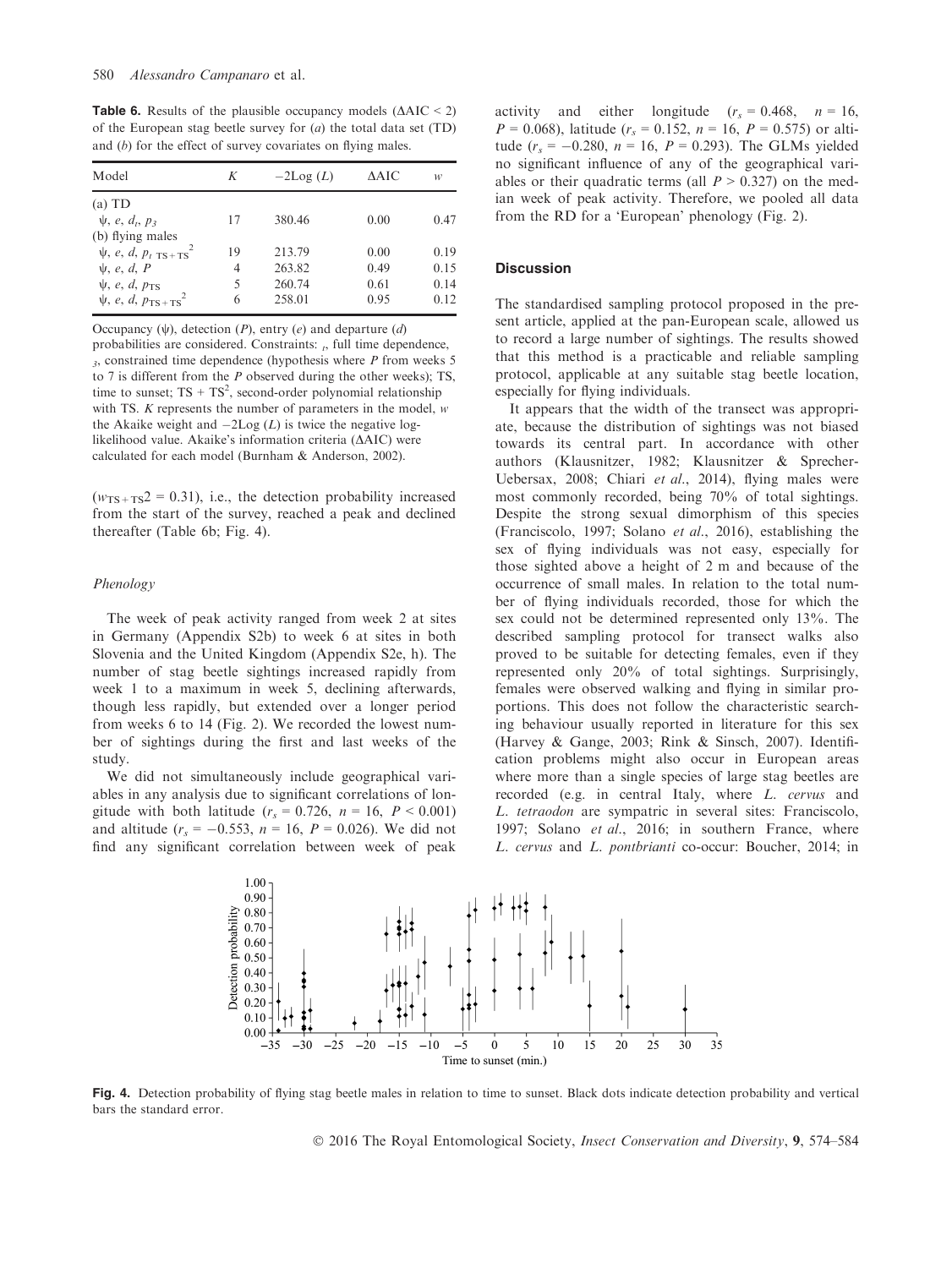#### Detection probability and survey covariate effect

In our study, the stag beetles were observed during the entire sampling season. The detection probability, however, varied and was highest at weeks 5 to 7, corresponding to the period between 18 June and 8 July. Therefore, if sampling effort is a constraint, the monitoring period could be shortened to these 3 weeks.

The top model strongly supported the hypothesis of seasonality in adult stag beetle with constant entry and fluctuating departure probabilities. The constant entry probability could be explained by the biology of the species, where the emergence of adults is continuous from May to August (Harvey et al., 2011a). However, it should be taken into account that colonisation from nearby reproductive sites, up to 2500 m distant (Rink & Sinsch, 2007), can occur, balancing a possible uneven rate of emergence during the season. The departure probability was low at the beginning of the season, but subsequently rose starting from the ninth week of sampling (i.e. 16 July), which can be explained by increasing mortality towards the end of the season. This result supports the suggestion that the monitoring should be concentrated on the period between 18 June and 8 July, i.e., before mid-July when the mortality of beetles starts to increase.

The detection probability obtained is encouraging when compared with other insect monitoring programmes. In the Swiss Biodiversity Monitoring programme for butterflies, the average detection probability per survey was 0.50 and ranged from 0.17 to 0.81 (Kéry & Plattner, 2007). For the cobblestone tiger beetle, Cicindela marginipennis (Dejean, 1831), the detection probability calculated for habitat surveys was 0.67 (Hudgins et al., 2012) and for the longhorn beetle Morimus asper (Sulzer, 1776) it was 0.53 (Chiari et al., 2013). In comparison with the above-mentioned studies and other approaches previously tested for the monitoring of the stag beetle, the transect walk is, at present, the best candidate sampling method to be applied in future monitoring programmes.

Among the survey covariates analysed in this study, the second-order polynomial relationship with TS was the factor which mostly influenced the detection of flying stag beetle. Detection probabilities were above the value of 0.70 starting from 15 minutes before the sunset to 8 minutes after, reaching the maximum value ( $P = 0.86$ ) 1 minute after the sunset (Fig. 4). As in previous studies (Harvey et al., 2011a; Smith, 2011; Vrezec et al., 2012a,b; Chiari et al., 2014), we found the highest stag beetle flying activity at dusk. Therefore, to improve the probability of detecting flying stag beetles, it is suggested that the transect walk should start 15 minutes before sunset.

According to our models, the detection probability was not influenced by the other survey covariates: wind speed (WS), visibility of the moon (VM) and moon phase (MP).

#### Phenology

This study is the first to report on the phenology of the stag beetle based on a standardised sampling protocol in several European countries and across a range of habitat types. The resulting phenology was not found to be influenced by longitude, latitude or altitude.

Phenological data on stag beetles have been reported before from single countries using different sampling methods (Fig. 5). The 'European' phenology described here, with most observations close to 21 June (Fig. 2), is consistent with most of the previous studies (Fig. 5). The phenology of adult stag beetles is rather concentrated in a narrow time window, suggesting that a limited number of weekly surveys are sufficient for monitoring the species. This must be considered because the number of surveys is the most cost-relevant factor and has to be optimised for cost-effectiveness. The highest stag beetle detection probability corresponded to only three surveys carried out at



Fig. 5. Comparison between the flying activity of the stag beetle observed in this study (EU) and that observed in different European countries (IT, Italy; SI, Slovenia; ES, Spain; CH, Switzerland; UK, United Kingdom) according to literature. Narrow grey line = observation of at least one individual during the season. Thick grey line = maximum individuals (numbers in black) sighted according to the reference indicated. \* The value is reported from the authors as mean number of individuals per day.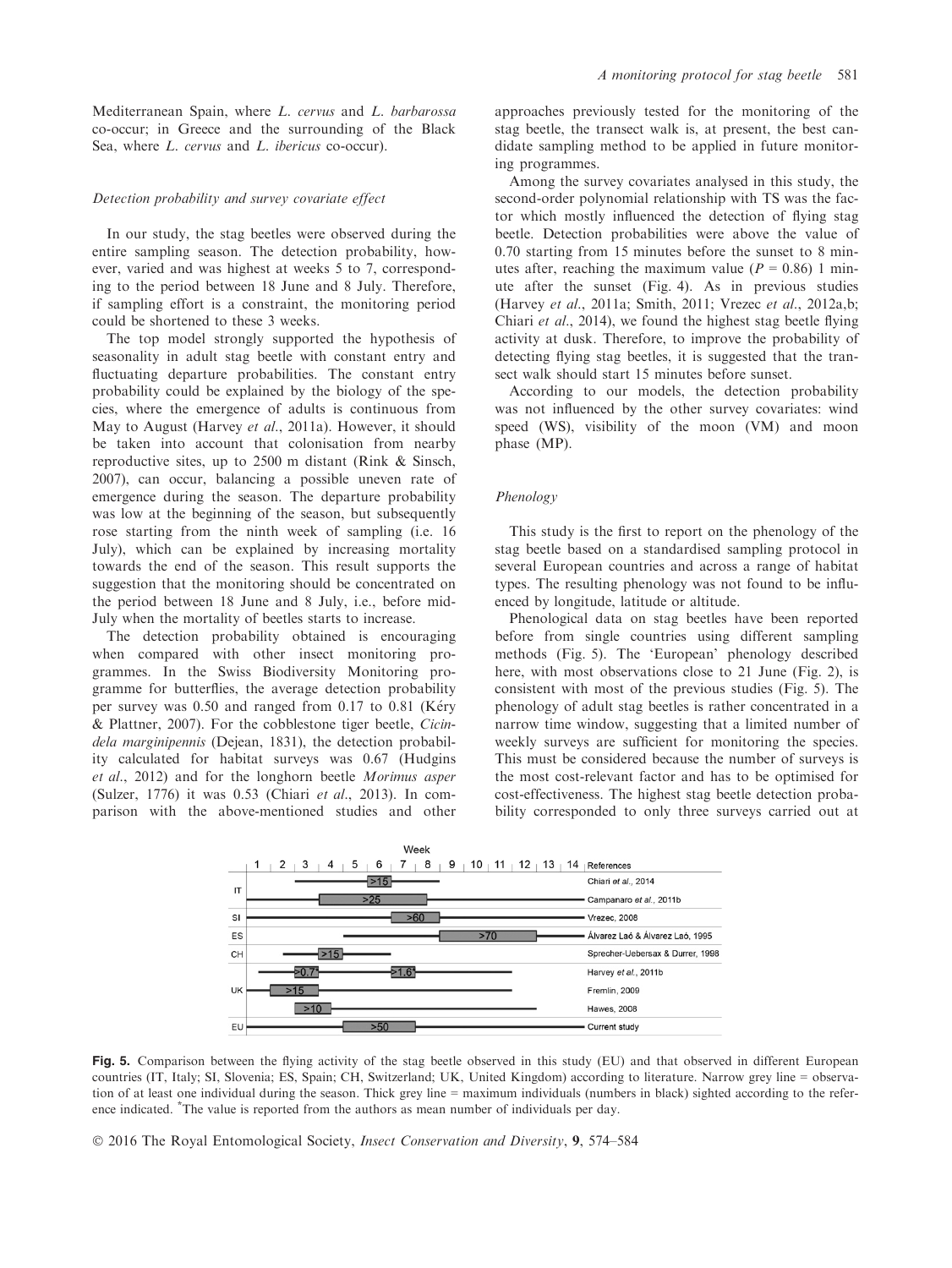the beginning of the season (weeks 5 to 7: between the mid-June and the first week of July).

## Transect walk at dusk: implication for conservation and future strategies

Our results provide an important step towards a large scale monitoring programme, supported by a reliable sampling protocol, which allows the optimisation of sampling effort. The high probability of detection, especially in the peak period, leads us to suggest that a low number of person/hours is sufficient to monitor the species across all of its distribution range, and that the high effort suggested by Campanaro and Bardiani (2012), which requires two surveyors for 60 minutes, is unnecessary. Neither are the 12–13 surveys per season suggested by Proyecto Ciervo Volante (1995) and Trizzino et al. (2013). Our study, in fact, demonstrated that one survey per week for 3 weeks is sufficient to obtain the higher values of detection probability. The peak of activity may vary yearly (Vrezec et al., 2012b; C. Hawes, unpublished) and among sites, and thus cannot be relied on. These considerations lead us to suggest that a sampling effort of five weekly surveys (between the beginning of June and the beginning of July) might be an appropriate compromise between costs and benefits for an experimental European sampling programme. Our standard sampling protocol is already being applied in ongoing conservation programmes of several European countries (Vrezec et al., 2012b; Thomaes, 2014; Mason et al., 2015).

The weekly transect walk at dusk provides the best candidate monitoring protocol at present to obtain homogeneous and reliable data at a European scale, from both specialists and citizens, to fulfil the Habitats Directive requirements. Moreover, the European survey presented here could be taken as an example of a practical and successful application of the 'network' concept of Natura 2000.

## Acknowledgements

We are very grateful to a number of people and organisations who supported the data collection in the different countries: J. Verhelst, B. Christiaens, M. Esprit, I. Nel and E. Marchand for Belgium; G. Bernini, E. Minari and S. Stefanelli for Italy and LIFE10/NAT/IT/241 – TIB-TRANS INSUBRIA BIONET for having partially financed the monitoring programme in the Varese area; B. Adamczyk, R. Gil, G. Karg, M. Klawiński, M. Kołtowska, J. Konik, A. Malkiewicz, E. Myśków, D. Tarnawski, M. Zawisza for Poland; A. Kapla and S. Ambrozic for Slovenia, where the sampling was partly supported by the Ministry of Agriculture and Environment in the scope of the national beetle monitoring within Natura 2000 network; J. Cicuéndez, C. de Félix, B. del Hierro, G. del Peso, A. López, A. Martín, V. Martínez, M. P. Moreno, R. Navarro, F. Ortíz and A. Quirós for

Spain; P. Weber for Switzerland; L. Bower and H. Johnson, of the People's Trust for Endangered Species, and Nicky Moxey and Janet Buis for the UK. Finally, we thank Luca Bartolozzi who assisted us with helpful discussions on taxonomy, geographic range and phenology of European Lucanus spp.

### Supporting Information

Additional Supporting Information may be found in the online version of this article under the DOI reference: doi: 10.1111/ icad.12194:

Appendix S1. Surveyors field recording sheet.

Appendix S2. Weekly distribution of stag beetle sightings obtained using transect walks at dusk for each country: Sightings of the total data set (TD) not included in the reduced data set (RD) are presented in white.

#### **References**

- Álvarez Laó, C.M. & Álvarez Laó, D.J. (1995) Análisis de la mortalidad de ciervos volantes Lucanus cervus en carreteras asturianas. Boletín de Ciencias de la Naturaleza Real Instituto de Estudios Asturianos, 43, 15–25.
- Balmford, A., Bennun, L., Ten Brink, B., Cooper, D., Côté, I.M., Crane, P., Dobson, A., Dudley, N., Dutton, I., Green, R.E., Gregory, R.D., Harrison, J., Kennedy, E.T., Kremen, C., Leader-Williams, N., Lovejoy, T.E., Mace, G., May, R., Mayaux, P., Morling, P., Phillips, J., Redford, K., Ricketts, T.H., Rodríguez, J.P., Sanjayan, M., Schei, P.J., Van Jaarsveld, A.S. & Walther, B.A. (2005) The convention on biological diversity's 2010 target. Science, 307, 212–213.
- Bobiec, A., Gutowski, J.M., Laudenslayer, W.F., Pawlaczyk, P. & Zub, K. (2005) The Afterlife of a Tree. WWF Poland, Warsaw, Poland.
- Boucher, S. (2014) Lucanidae latreille, 1804. Catalogue des Coléoptères de France, Supplément au Tome XXIII (ed. by M. Tronquet), pp. 347–376. Revue de l'Association Roussillonnaise d'Entomologie, Perpignan, France.
- Brustel, H. & Clary, J. (2000) 'Oh, cette Grésigne!', Acquisitions remarquables pour cette for^et et le sud-ouest de la France: données faunistiques et perspectives de conservation (Coleoptera), (premier supplément au catalogue de Jean Rabil, 1992, 1995. Bulletin de la Société entomologique de France, 105, 357-374.
- Burnham, K.P. & Anderson, D.R. (2002) Model Selection and Multimodel Inference: A Practical Information–Theoretic Approach. Springer, Berlin, Deutschland.
- Campanaro, A. & Bardiani, M. (2012) Walk transects for monitoring Lucanus cervus in an Italian lowland forest. Studia Forestalia Slovenica, 137, 17–22.
- Campanaro, A., Bardiani, M., Spada, L., Carnevali, L., Montalto, F., Antonini, G., Mason, F. & Audisio, P. (2011a) Linee guida per il monitoraggio e la conservazione dell'entomofauna saproxilica. Cierre Grafica, Verona, Italy.
- Campanaro, A., Toni, I., Hardersen, S. & Grasso, D.A. (2011b) Monitoring of Lucanus cervus by means of remains of predation (Coleoptera: Lucanidae). Entomologia Generalis, 33, 79–89.
- Carpaneto, G.M., Baviera, C., Biscaccianti, A.B., Brandmayr, P., Mazzei, A., Mason, F., Battistoni, A., Teofili, C., Rondinini, C.,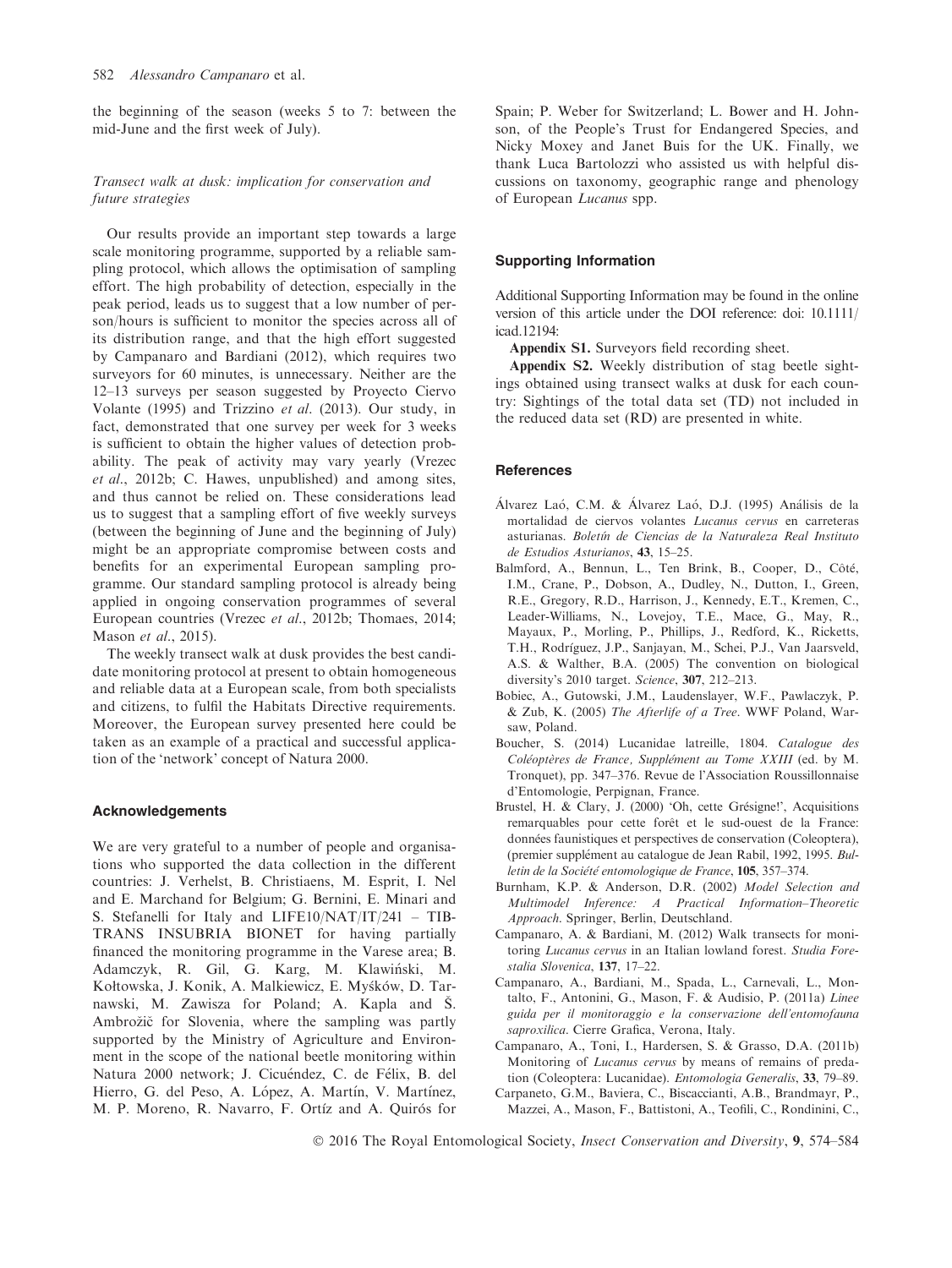Fattorini, S. & Audisio, P. (2015) A red list of Italian Saproxylic Beetles: taxonomic overview, ecological features and conservation issues (Coleoptera). Fragmenta entomologica, 47, 53–126.

- Chiari, S., Bardiani, M., Zauli, A., Hardersen, S., Mason, F., Spada, L. & Campanaro, A. (2013) Monitoring of the saproxylic beetle Morimus asper (Sulzer, 1776) (Coleoptera: Cerambycidae) with freshly cut log piles. Journal of Insect Conservation, 17, 1255–1265.
- Chiari, S., Zauli, A., Audisio, P., Campanaro, A., Donzelli, P.F., Romiti, F., Svensson, G.P., Tini, M. & Carpaneto, G.M. (2014) Monitoring presence, abundance and survival probability of the stag beetle, Lucanus cervus, using visual and odourbased capture methods: implications for conservation. Journal of Insect Conservation, 18, 99–109.
- Fartmann, T., Gunnemann, H., Salm, P. & derSchrö, E. (2001) Berichtspflichten in Natura 2000-Gebieten – Empfehlungen zur Erfassung der Arten des Anhangs II und Charakterisierung der Lebensraumtypen des Anhangs I der FFH Richtlinie.-Angewandte Landschaftsökologie. Landwirtschaftsverlag, Münster, Deutschland.
- Franciscolo, M.E. (1997) Fauna d'Italia. XXXV. Coleoptera Lucanidae. Calderini, Bologna, Italy.
- Fremlin, M. & Hendriks, P. (2011) Sugaring for stag beetles—different feeding strategies of Lucanus cervus and Dorcus parallelipipedus. Bulletin of the Amateur Entomologist's Society, 70, 57–67.
- Gouix, N. & Brustel, H. (2012) Emergence trap, a new method to survey Limoniscus violaceus (Coleoptera: Elateridae) from hollow trees. Biodiversity and Conservation, 21, 421–436.
- Grove, S.J. (2002) Saproxylic insects ecology and the sustainable management of forests. Annual Review of Ecology and Systematics, 33, 1–23.
- Harmon, M.E., Franklin, J.F., Swanson, F.J., Sollins, P., Gregory, S., Lattin, J.D., Anderson, N.H., Cline, S.P., Aumen, N.G., Sedell, J.R., Lienkaemper, G.W., Cromack, K. Jr & Cummins, K.W. (1986) Ecology of coarse woody debris in temperate ecosystems. Advances in Ecological Research, 15, 133–302.
- Harvey, D.J. & Gange, A.C. (2003) The private life of the stag beetle. Bulletin of the Amateur Entomologist's Society, 62, 240–244.
- Harvey, D.J., Gange, A.C., Hawes, C.J., Rink, M., Abdehalden, M., Al-Fulaij, N., Asp, T., Ballerio, A., Bartolozzi, L., Brustel, H., Cammaerts, R., Carpaneto, G., Cederberg, B., Chobot, K., Cianferoni, F., Drumont, A., Ellwanger, G., Ferreira, S., Grosso-Silva, J., Gueorguiev, B., Harvey, W., Hendriks, P., Istrate, P., Jansson, N., Jelaska, L., Jendek, E., Jovic, M., Kervyn, T., Krenn, H., Kretschmer, K., Legakis, A., Lelo, S., Moretti, M., Merkl, O., Mader, D., Palma, R., Neculiseanu, Z., Rabitsch, W., Rodríguez, S., Smit, J., Smith, M., Sprecher-Uebersax, E., Telnov, D., Thomaes, A., Thomsen, P., Tykarski, P., Vrezec, A., Werner, S. & Zach, P. (2011a) Bionomics and distribution of the stag beetle, Lucanus cervus (L) across Europe. Insect Conservation and Diversity, 4, 23–38.
- Harvey, D.J., Hawes, C.J., Gange, A.C., Finch, P., Chesmore, D. & Farr, I. (2011b) Development of non-invasive monitoring methods for larvae and adults of the stag beetle, Lucanus cervus. Insect Conservation and Diversity, 4, 4–14.
- Hawes, C.J. (2005) The stag beetle Lucanus cervus (L.) (Coleoptera: Lucanidae) in the county of Suffolk (England): distribution and monitoring. Proceedings of the 3rd Symposium and Workshop on the Conservation of Saproxylic Beetles, Riga/ Latvia 07th–11th July, 2004 (ed. by M.V.I. Barclay and D. Telnov), pp. 51–67. Latvijas entomologs Supplementum VI, Riga, Latvia.
- Hawes, C.J. (2008) The stag beetle Lucanus cervus (Linnaeus, 1758) (Coleoptera: Lucanidae): a mark-release-recapture study undertaken in one United Kingdom residential garden. Proceedings of the 4th Symposium and Workshop on the Conservation of Saproxylic Beetles, Vivoin, Sarthe Department, France 27–29 June 2006, pp. 139–146. Terre et la vie: Revue d'histoire naturelle, Supplement 10, Paris, France.
- Henle, K., Bauch, B., Auliya, M., Külvik, M., Pe'er, G., Schmeller, D.S. & Framstad, E. (2013) Priorities for biodiversity monitoring in Europe: a review of supranational policies and a novel scheme for integrative prioritization. Ecological Indicators, 33, 5–18.
- Hines, J.E. & MacKenzie, D.I. (2004) PRESENCE, Version 8.3. [<http://www.mbr-pwrc.usgs.gov/software.html](http://www.mbr-pwrc.usgs.gov/software.html)> 3rd February 2015.
- Hudgins, R.M., Norment, C. & Schlesinger, M.D. (2012) Assessing detectability for monitoring of rare species: a case study of the cobblestone tiger beetle (Cicindela marginipennis Dejean). Journal of Insect Conservation, 16, 447–455.
- Jansson, N. (2011) Attraction of stag beetles with artificial sap in Sweden. Bulletin of the Amateur Entomologist's Society, 70, 51–56.
- Kendall, W.L., Hines, J., Nichols, J. & Campbell, G.A. (2013) Relaxing the closure assumption in occupancy models: staggered arrival and departure times. Ecology, 94, 610–617.
- Kervyn, T. (2006) Cerf-volant, lucane. Cahiers "Natura 2000": Especes de l'Annexe II de la Directive Habitat presentes en Wallonie (ed. by P. Goffart), pp. 42–44. CRNFB, Gembloux, Belgium.
- Kéry, M. & Plattner, M. (2007) Species richness estimation and determinants of species detectability in butterfly monitoring programs. Ecological Entomology, 32, 53–61.
- Klausnitzer, B. (1982) Die Hirschkäfer. Die Neue Brehm-Bücherei. A. Ziemsen Verlag, Wittenberg, Deutschland.
- Klausnitzer, B. & Sprecher-Uebersax, E. (2008) Hirschkäfer oder Schröter (Lucanidae). Die Neue Brehm-Bücherei. Westarp Wissenschaften, Magdeburg, Deutschland.
- Krenn, H.W., Pernstich, A., Messner, T., Hannappel, U. & Paulus, H.F. (2002) Kirschen als Nahrung des männlichen Hirschkäfers, Lucanus cervus (Linnaeus 1758) (Lucanidae: Coleoptera). Entomologische Zeitschrift, 112, 165–170.
- Larsson, M.C. & Svensson, G.P. (2009) Pheromone monitoring of rare and threatened insects: exploiting a pheromonekairomone system to estimate prey and predator abundance. Conservation Biology, 23, 1516–1525.
- MacKenzie, D.I., Nichols, J.D., Royle, J.A., Pollock, K.H., Bailey, L.L. & Hines, J.E. (2006) Occupancy Estimation and Modeling: Inferring Patterns and Dynamics of Species Occurrence. Academic Press, New York City, New York.
- Makomaska-Juchiewicz, M. & Baran, P. (2012) Monitoring gatunków zwierząt. Przewodnik metodyczny. Część II. GIOŚ, Warszawa, Poland.
- Mason, F., Roversi, P.F., Bologna, M.A., Carpaneto, G.M., Antonini, G., Mancini, E., Sabbatini Peverieri, G., Mosconi, F., Solano, E., Maurizi, E., Maura, M., Chiari, S., Sabatelli, S., Bardiani, M., Toni, I., Redolfi De Zan, L., Rossi De Gasperis, S., Tini, M., Cini, A., Zauli, A., Nigro, G., Bottacci, A., Hardersen, S. & Campanaro, A. (2015) Monitoring of insects with public participation (MIPP; EU LIFE project 11 NAT/ IT/000252): overview on a citizen science initiative and a monitoring programme (Insecta: Coleoptera; Lepidoptera; Orthoptera). Fragmenta entomologica, 47, 51–52.
- McDonald, L.L. (2004) Sampling rare populations. Sampling Rare or Elusive Species: Concepts, Designs, and Techniques for